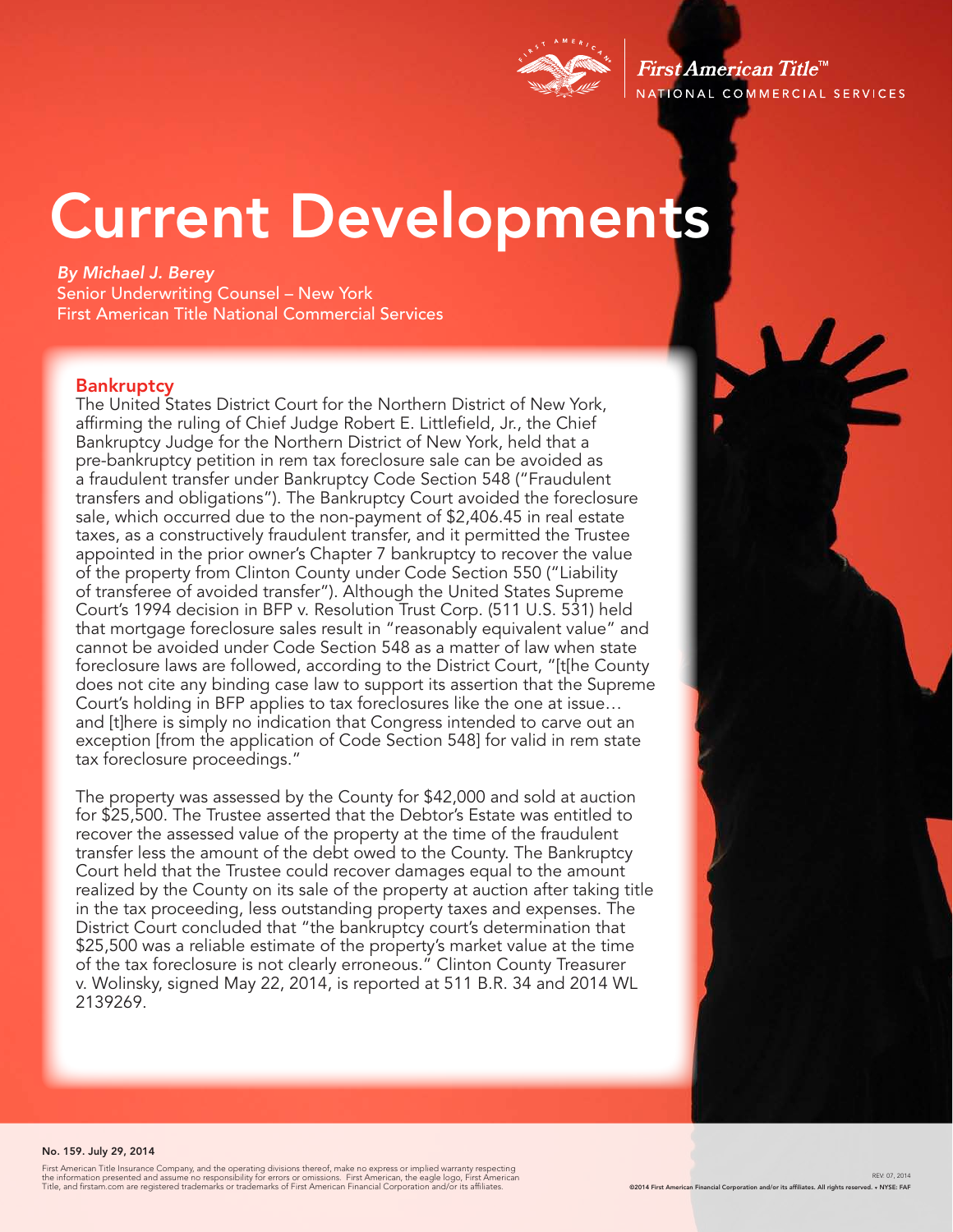### Current Developments First American Title National Commercial Services

#### Bankruptcy/Sale "Free and Clear"/Leases

Under Subsection (f) of Bankruptcy Code Section 363 ("Use, sale or lease of property"), a Bankruptcy trustee may sell real property "free and clear of any interest" in the property (other than the Debtor's Estate) if (1) applicable nonbankruptcy law permits the sale free and clear of the interest; (2) the entity with the interest consents to the sale free and clear of its interest; (3) such interest is a lien and the price at which such property is to be sold is greater than the aggregate value of all liens on the property; (4) such interest is in bona fide dispute; or (5) such entity could be compelled, in a legal or equitable proceeding, to accept a money satisfaction of its interest. However, even if a Bankruptcy Court finds that one of these conditions is met, under Code Section 363(e) the Court shall prohibit or condition the sale "to provide adequate protection" to an entity with an interest in the property. Further, when the Debtor is a lessor and the interest is an unexpired leasehold rejected by the Trustee, Code Section 365 ("Executory contracts and unexpired leases") allows a lessee to retain its rights for the balance of the lease term. In Precision Industries, Inc. v Qualitech Steel SBQ, LLC (327 F. 3d 537) (2003), the Seventh Circuit Court of Appeals held that the lessee's possessory rights were extinguished by the "free and clear" sale of a lessor-debtor's fee estate. The United States District Court for the Southern District of New York, in Dishi & Sons ("Dishi") v. Bay Condos LLC, found that Code Section 363(f) authorizes a free and clear sale, extinguishing a tenant's rights, if one of the five conditions listed above are satisfied.

Dishi, the successful bidder at the Bankruptcy auction, asserted that the sale of the Debtor's property free and clear of the lessee's interest was permitted by applicable bankruptcy law. The District Court held that this condition refers "only to situations where the owner of the asset may, under nonbankruptcy law, sell an asset free and clear of an interest in such asset" [citation omitted]." Since the purchaser at the auction sale was on notice of the lease, that purchaser took title subject to the lease under New York law.

Alternatively, Dishi argued that the sale free and clear of the tenant's interest was authorized because the tenant could be compelled to accept a money satisfaction of its interest. The Court, however, held that this condition "refers only to those situations where the trustee, as owner of the property, could compel the interest holder to accept a money satisfaction of its interest." The parties agreed that the other conditions in Section 363(f) did not apply.

According to the Court, "…Section 363(f) will rarely permit such a sale [free and clear of a lessee's interest], and consequently, the lessee's rights will generally be enforceable against the transferee of the property." The lessee was entitled to remain in possession under its lease. This decision, signed on May 28, 2014, is reported at 2014 WL 2199819.

#### Contracts of Sale

On December 6, 2012, the Defendant signed and sent the Plaintiff a marked-up Letter of Intent for the sale of the Defendant's property. The Plaintiff revised the Letter, which it emailed to the Defendant on December 7, 2012. The revision was rejected by the Defendant's principal, who stated that he would contact the Plaintiff "to discuss where we go." On December 10, 2012, the Plaintiff accepted the terms of the December 6 Letter. The Defendant had, however, entered into a contract to sell the property to another party. The Plaintiff brought an Action for specific performance.

The Appellate Division, First Department, affirmed the ruling of the Supreme Court, New York County, granting the Defendant's motion for summary judgment dismissing the complaint. The Plaintiff' counteroffer on December 7 extinguished the original offer of December 6, and the Plaintiff could not unilaterally revive the original offer by later accepting that offer. "If instead [of clearly and unequivocally accepting the offeror's terms] the offeree responds by conditioning acceptance on new or modified terms, that response constitutes both a rejection and a counteroffer which extinguishes the initial offer." Thor Properties, L.L.C. v. Willspring Holdings LLC, decided June 12, 2014, is reported at 2014 WL 2609330.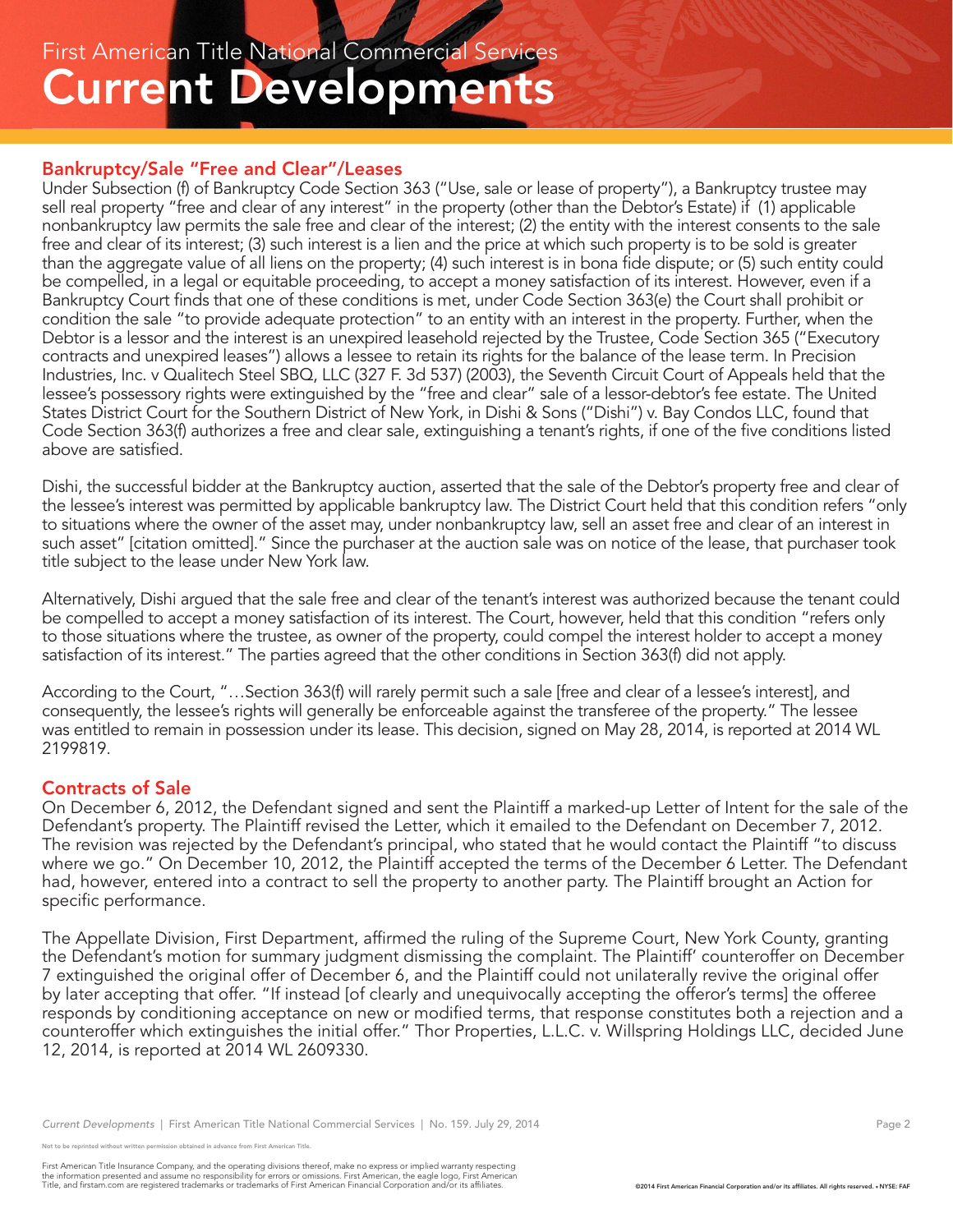### Contracts of Sale

The law date under a contract for the sale of real property passed. The sellers' attorney set a new closing date with time of the essence. The purchaser did not appear on the new closing date; instead, his attorney delivered a letter stating that the sellers were in breach for failing to obtain a valid certificate of occupancy as required by the contract. The purchaser's attorney did not consent to an adjournment, as permitted under the contract, to enable the sellers to cure the objection, on the ground that the sellers had declared that time was of the essence. The purchaser demanded return of the downpayment. The Supreme Court, Nassau County, granted the purchaser's motion for summary judgment. The Appellate Division, Second Department, reversed and granted the sellers' motion for summary judgment on their counterclaims, which were for the sellers to retain the down-payment as liquidated damages for the purchaser's breach of contract.

The sellers being given no prior notice of the alleged defect, the purchaser was "…required to appear at closing and tender her performance." The sellers were ready, willing and able to close. Further, "…under these circumstances, the sellers were entitled to a reasonable adjournment to allow them to address the purchaser's objection, notwithstanding the fact that they had declared that time was of the essence." Martocci v. Schneider, decided July 16, 2014, is reported at 2014 WL 3445305.

#### Contracts of Sale/Property Condition Disclosure Act

Under Section 464 ("Revision") in Real Property Law Article 14 ("Property Condition Disclosure in the Sale of Residential Real Property"), "[i]f a seller of residential real property acquires knowledge which renders materially inaccurate a property condition disclosure statement provided previously, the seller shall deliver a revised property condition disclosure statement to the buyer as soon as practicable…"

Sellers represented in a Property Condition Disclosure Statement ("PCDA") that there was no material defect in the property's sewer system. Two weeks before the closing, however, the sellers' broker was notified that the leach field encroached onto the adjoining property. The broker did not advise the sellers of this condition. On learning of this condition after closing, the buyers sued to recover expenses they incurred in having the leach field moved. The Civil Court, City of Canandaigua, held that this condition was material, the broker's knowledge was imputed to the sellers, and, the sellers not having delivered a revised PCDA before closing, they were liable for the costs incurred by the buyers up to the jurisdictional limit of the court. Kier v. Wilcox, decided May 29, 2014, is reported at 2014 WL 2504547.

#### Deeds/Forgery

Petitions filed in Surrogate's Court, Richmond County, by the Administrator of the Estates of two decedents alleged that a no consideration deed to the decedents' property was forged. The property was re-conveyed twice; the last grantee financed his purchase with two mortgages, one of which was assigned to HSBC Bank USA, N.A. ("HSBC"). The Administrator sought declaratory judgments annulling and vacating the deeds and discharging the mortgages for the benefits of the Decedents' estates. The Appellate Division, Second Department, affirmed the Surrogate's Court's denial of HSBC's motion to dismiss the petitions as to it, holding that the Administrator's allegations were sufficient to state a cause of action to declare HSBC's mortgage null and void. According to the Court, "'[a] deed based on forgery or obtained by false pretenses is void ab initio, and a mortgage based on such a deed is likewise invalid [citation omitted]."Matter of Marini, decided July 2, 2014, is reported at 2014 WL 2958458.

#### Equitable Subrogation

The Plaintiff owned property in Queens encumbered by two mortgages made to Emigrant Mortgage Company, Inc. ("Emigrant"). She conveyed the property to Defendant Leslie in 2005; Leslie financed his purchase with mortgage loans from Defendant AmTrust Bank ("AmTrust"). Proceeds of the AmTrust mortgages satisfied the Emigrant mortgages. In 2006, Leslie transferred the property to Defendant Thompson, who financed her

*Current Developments* | First American Title National Commercial Services | No. 159. July 29, 2014 Page 3 Page 3

rinted without written permission obtained in advance from First American Title.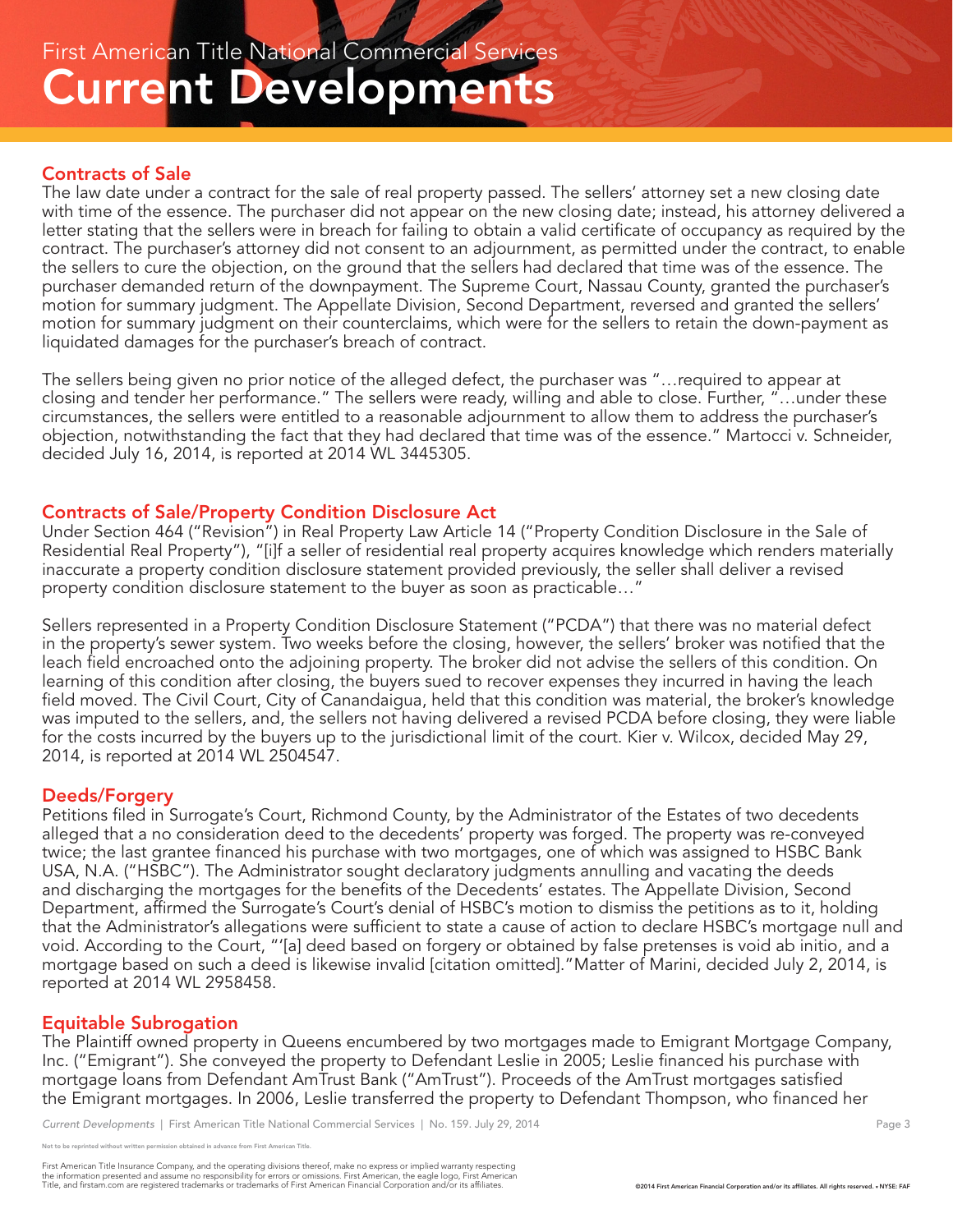purchase with a mortgage loan from AmTrust. In 2008, AmTrust obtained a judgment of foreclosure and sale.

The Plaintiff, in an Action to quiet title, sought a judgment that the deeds to Leslie and Thompson, and the mortgages executed to AmTrust, were void. She alleged that she executed the deed to Leslie relying on representations, by Leslie and others, that she was refinancing her mortgages. AmTrust counterclaimed for imposition of an equitable lien on the property in the amount of the proceeds of the loans to Leslie which were applied to satisfy Emigrant's mortgages and other liens on the property, or imposition of an equitable lien in the amount of the proceeds of the loan to Thompson which satisfied the mortgages executed by Leslie, and a money judgment against the Plaintiff for the balance of the loans to Leslie above the amount applied to satisfy the Emigrant mortgages, plus interest. The Supreme Court, Queens County, denied AmTrust's motion for summary judgment.

The Appellate Division, Second Department, affirmed the Order of the lower court, as modified to award summary judgment to AmTrust on its counterclaim for an equitable lien in the amount applied to satisfy the Emigrant mortgages. According to the Court, "…there is no indication that AmTrust was on notice of or participated in the alleged fraud by giving Leslie the mortgage loan [citation omitted]. Thus, even if the Thompson and Leslie deeds and mortgages are void, AmTrust would still be entitled to be equitably subrogated to Emigrant's rights against the Plaintiff to the extent that AmTrust's funds were allocated to satisfy the Emigrant mortgages." As to AmTrust's other counterclaims, there remained triable issues of fact. Harris v. Thompson, decided May 14, 2014, is reported at 985 N.Y.S. 2d 713.

#### **Fiduciaries**

On April 12, 2011, a townhouse in Brooklyn was sold by the Executor of the Estate of its owner for \$670,000; the purchaser re-sold the townhouse on April 15, 2011 for \$1,300,000. The Estate's residuary legatees and New York State Attorney General's Charities Bureau, in a proceeding brought by the Executor to settle his accounts as fiduciary, objected to the sale of the real property for below its fair market value. Surrogate Torres, of the Surrogate's Court, Kings County, found that the Executor "breached his fiduciary duty by selling the property below its fair market value of \$1.3 million, by failing to sell the property on terms that were most advantageous to the estate beneficiaries, and by failing to exercise good business judgment in the sale of the property." The Court surcharged the Executor \$630,000 plus 6 percent interest from April 12, 2011 to the date of remittance. Mahler, as Executor of the Estate of Billmyer, decided April 18, 2014, was reported in the New York Law Journal on April 28, 2014.

#### Lien Law

Lien Law Section 59 ("Vacating of a mechanic's lien…"), authorizes service on a mechanic's lienor of a notice requiring it to commence an Action to enforce its lien by a date certain or to show cause why the lien should not be vacated and canceled. The notice is to be served "either personally or by leaving it [at] his last known place of residence, with a person of suitable age, with directions to deliver it to the lienor." Service of the notice was made, instead, by certified and first class mail. The Supreme Court, Bronx County, denied the application to discharge the mechanic's lien because service of the notice was not property made. "[T]he service of notice provision in [the] Lien Law must be strictly followed." Matter of the Application of Eastchester Church, Inc., dated July 2, 2014, is reported at 2014 WL 3115839.

#### Marital Property

In an Action for a divorce and ancillary relief, the Supreme Court, Orange County, issued a judgment directing, inter alia, that the marital residence be sold, with the net proceeds of the sale to be divided equally after payment of all marital debts and the payment to the wife of \$7,000 for her one-half interest in household furnishings and other items. The Court did not afford the husband the option of purchasing the wife's interest in the property. The Appellate Division, Second Department, modified the judgment to delete the provision directing the sale of

eprinted without written permission obtained in advance from First American Title.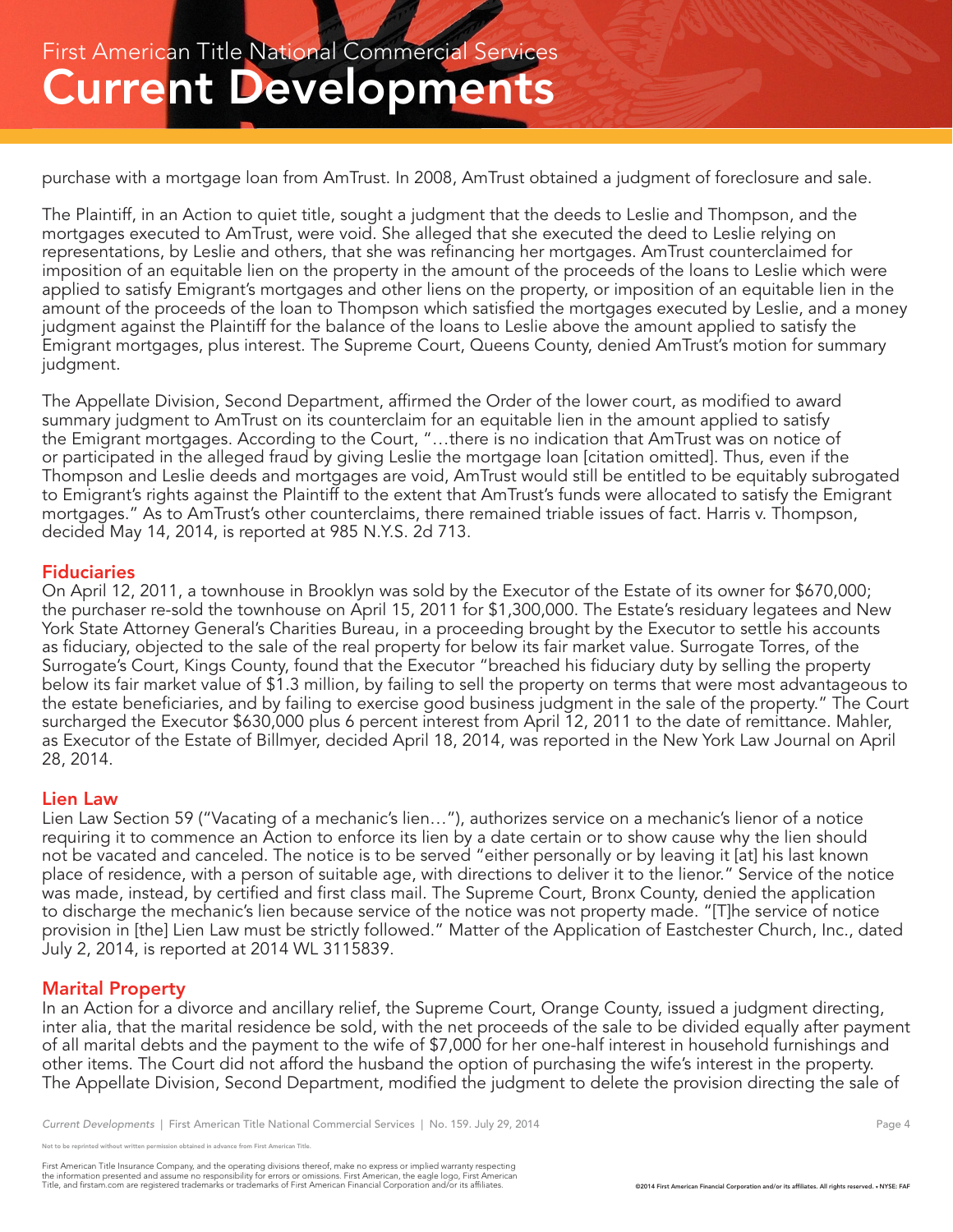the property. According to the Appellate Division, "…the Supreme Court improvidently exercised its discretion in directing the sale of the marital residence without first offering the defendant [husband] the option of retaining exclusive occupancy of the marital residence by purchasing the plaintiff's interest therein [citations omitted]."

The Appellate Division afforded the Defendant three months, after service upon him of a copy of the Court's decision and order with notice and entry, to pay off the marital debts on the property, including the mortgage and home equity loan. The Appellate Division also required the Defendant to advise the Supreme Court, in writing, within that time frame, whether he intended to exercise the option to purchase his wife's interest. If the Defendant did not so advise the Court or failed to pay off the marital debts, the property would be sold in accordance with the lower court's ruling. Lamparillo v. Lamparillo, decided Aril 23, 2014, is reported at 985 N.Y.S. 2d 101.

#### Mineral Rights

Section 23-0303(2) of the Environmental Conservation Law, known as the "Supersession Clause" of the Oil, Gas and Solution Mining Law, provides that "[t]he provisions of this article ["Mineral Resources"] shall supersede all local laws or ordinances relating to the regulations of the oil, gas and solution mining industries…" In a decision upholding zoning amendments prohibiting the extraction of oil and gas, including hydrofracking, in the Towns of Dryden, in Tompkins County, and Middlefield, in Otsego County, New York State's Court of Appeals held that the supersession clause "does not preempt the home rule authority vested in municipalities to regulate land use." Wallach v. Town of Dryden, decided June 30, 2014, is reported at 2014 WL 2921399.

#### Mortgage Foreclosure

Judge Schack, Supreme Court, Kings County, denied the foreclosing Plaintiff's ex parte application for an order of reference and for leave to enter a default judgment against certain Defendants. The Court further, sua sponte, directed the dismissal of the complaint with prejudice for lack of standing and canceled the notice of pendency. The Appellate Division, Second Department, modified the lower court's Order to delete the provisions directing dismissal of the complaint and cancellation of the lis pendens. According to the Appellate Division, "…the Supreme Court was not presented with any extraordinary circumstances warranting sua sponte dismissal of the complaint and cancellation of the notice of pendency." Bank of New York v. Mulligan, decided July 16, 2014, is reported at 2014 WL3444067.

#### Mortgage Foreclosure/Condominium Units

TThe foreclosure of a first mortgage on a residential condominium unit was commenced in May 2010. The Condominium's Board of Managers filed a notice of appearance. The Board moved for leave to withdraw its notice of appearance and to file an answer, and for an Order compelling the Plaintiff to pay the common charges which accrued on the Unit during the pendency of the foreclosure; the Board alleged that these charges accrued due to the Plaintiff's delay in prosecuting the Action. The Supreme Court, Westchester County, denied the Board's motion in its entirety. According to the Court, the Board's counterclaim was an attempt to convert a request for sanctions for delay in prosecuting the foreclosure into a cause of action, but a cause of action to impose sanctions is not recognized in New York. Second, "the Board has not identified any basis, either in statute, common law or contract, under which a junior lien holder can recover damages from a senior lien holder for not enforcing its rights more promptly." In addition, "requiring the plaintiff to pay the defendant homeowners' accruing common charges to the Board as damages would, in effect, improperly subordinate the plaintiff's mortgage to the Board's [common charge] lien." Bank of America, N.A. v. Brooks, decided June 13, 2014, is reported at 43 Misc.3d 1234 and 2014 WL 2696624.

#### Mortgage Foreclosure/Lost Notes

In an Action to foreclose a mortgage the Defendant asserted, as an affirmative defense, the Plaintiff's lack of standing; the Plaintiff, the assignee of the note and mortgage from JPMorgan Chase Bank ("Chase"), never possessed the original note or mortgage. The Defendant moved for an Order dismissing the Action; the Plaintiff

eprinted without written permission obtained in advance from First American Title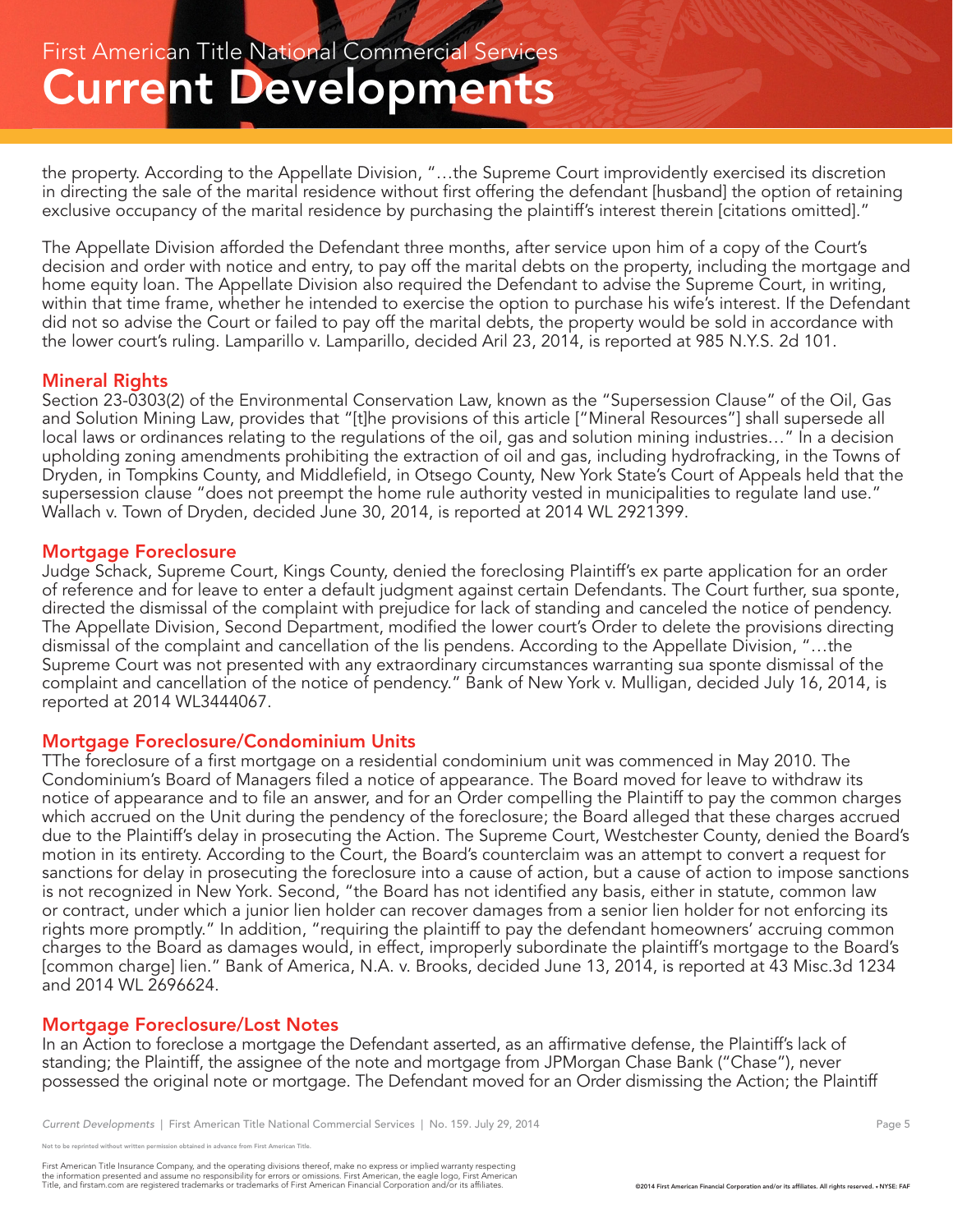also filed a motion for summary judgment. The Supreme Court, Bronx County, denied both motions, without prejudice, with leave to renew. There was no evidence submitted that the note was either assigned to the Plaintiff by a writing or that the note was physically delivered to the Plaintiff before the foreclosure was commenced. Chase's lost note affidavit, delivered to Plaintiff on the transfer of the loan, did not state the terms of the note as required by UCC Section 3-804 ("Lost, Destroyed or Stolen Instruments").

Further, the allonge executed by Chase in favor of the Plaintiff was not affixed to the Note, required by UCC Section 3-202 ("Negotiation") ("[a]n endorsement must be written by or on behalf of the holder and on the instrument or on a paper so firmly affixed thereto as to become a part thereof."), and the documents assigning the loan to Plaintiff, notarized in Texas, including the lost note affidavit, did not include a certificate of conformity required by CPLR Section 2309 ("Oaths and affirmations") ("[a]n oath or affirmation taken without the state shall be treated as if taken within the state if it is accompanied by such certificate or certificates as would be required to entitle a deed acknowledged without the state to be recorded within the state…"). SBC 2010-1, LLC v. Al-Flamingo Realty LLC, decided May 23, 2014, reported at 2014 NY Slip Op 31661 is posted at https://www.nycourts.gov/reporter/pdfs/2014/2014\_31661.pdf

#### Mortgage Foreclosure/"Rooker-Feldman Doctrine"

In an Action commenced, pro se, in federal district court, the Plaintiff moved for a temporary restraining order and/or a preliminary injunction enjoining the mortgagee from enforcing a judgment of foreclosure entered by a New York state court. The United States District Court for the Western District of New York denied the Plaintiff's motion for the failure to establish a likelihood of success on the merits. According to the Court, the Plaintiff's claims are "likely precluded by the Rooker-Feldman doctrine, which provides that the [United States] Supreme Court is the only federal court authorized to exercise appellate jurisdiction over state court judgments." Jones v. Phelps Corporation, signed May 22, 2014, is reported at 2014 WL 2195944.

#### Mortgage Recording Tax

The Advisory Opinion Unit of New York State's Department of Taxation and Finance issued an Advisory Opinion on the application of mortgage recording tax to a purchase money mortgage securing more than \$500,000 encumbering three separate but adjacent units intended to be combined by the mortgagor into a single apartment. According to the Department, the applicable rate of tax is \$2.175 per \$100 of principal indebtedness secured, the rate applicable to a mortgage on a one-to-three family dwelling and on an individual residential condominium unit when the principal indebtedness secured is \$500,000 or more. The Opinion notes that if the units are not combined, additional mortgage recording tax will be owed, which would be computed at \$2.80 per \$100 of the principal indebtedness secured. Advisory Opinion TSB-A-14(1)R, dated July 2, 2014, is posted at http://www.tax.ny.gov/pdf/advisory\_opinions/mortgage/a14\_1r.pdf

#### Mortgages/Securitization

Plaintiffs claimed that the assignments of the notes and deeds of trust on their homes in California to four REMIC Trusts governed by New York law were invalid because the assignments to the Trustees were executed and recorded after the securitization transactions creating the Trusts took place. They asserted that as New York's Estates, Powers and Trusts Law Section 7-2.4 ("Act of trustee in contravention of trust") provides that "every sale, conveyance or other act of the trustee in contravention of the trust, except as authorized by this article and by any other provision of law, is void", the assignments were invalid and the Trustee of the REMIC trust, in each case Deutsche Bank National Trust Company, did not have standing to foreclosure. The United States District Court for the Southern District of New York dismissed the complaint for the failure to state a claim and for lack of standing; the United States Court of Appeals for the Second Circuit affirmed.

The Court of Appeals held that since "…unauthorized acts of a trustee may [under New York law] be ratified by the trust's beneficiaries, such acts are not void but voidable; and that under New York law such acts are voidable

reprinted without written permission obtained in advance from First American Title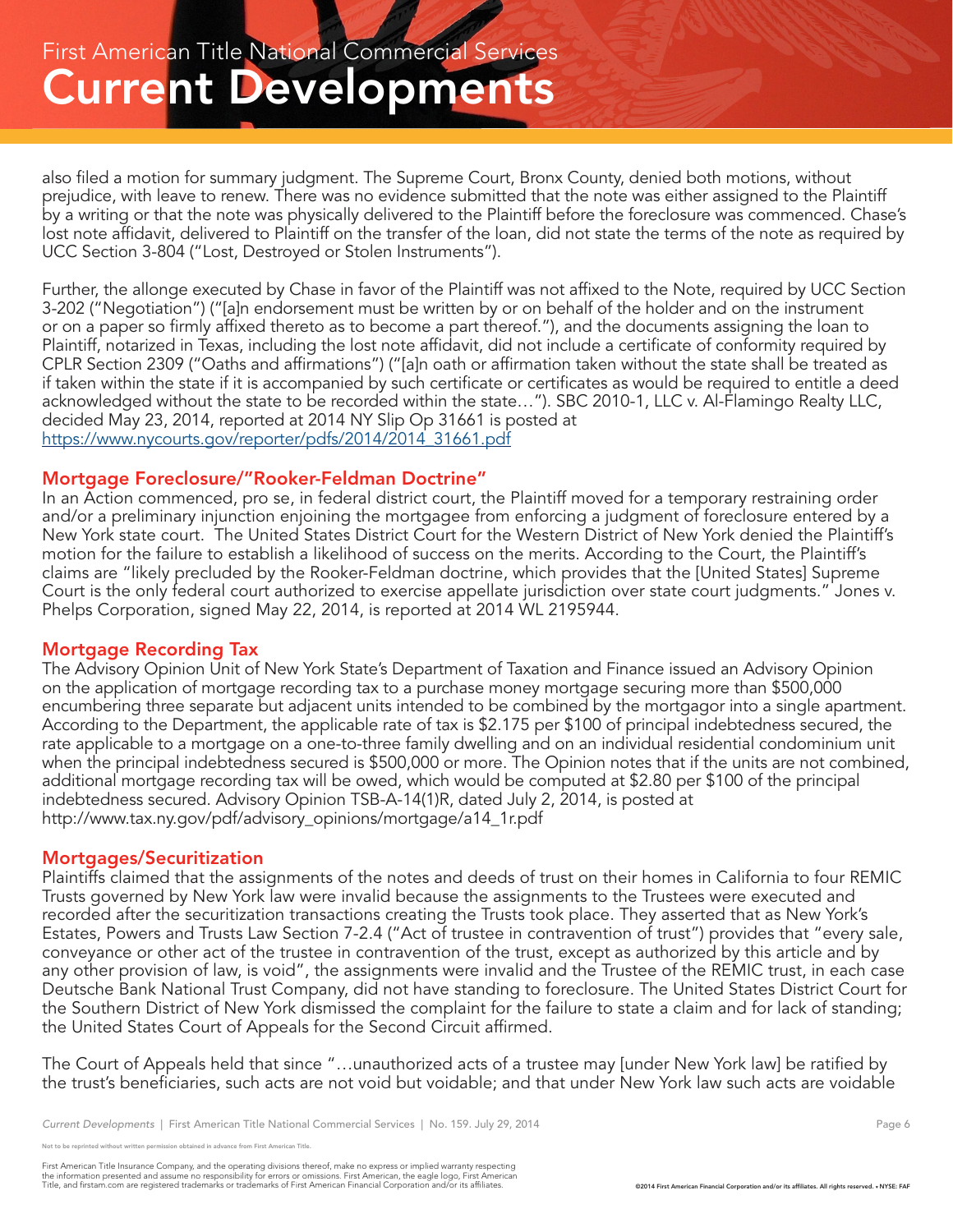only at the instance of a trust beneficiary or a person acting in his behalf. Plaintiffs here are not beneficiaries of the securitization trust; the beneficiaries are the certificateholders." Rajamin v. Deutsche Bank National Trust Company, decided June 30, 2014, is reported at 2014 WL 2922317.

### Recording Act

In 2002, pursuant to a divorce settlement, Kenneth, the sole record owner, conveyed to Julia title to their marital residence. Julia obtained a mortgage loan which, in 2003, was refinanced with Full Spectrum Lending, Inc. ("Full Spectrum"). The mortgage, but not the deed, was recorded. Kenneth then, in violation of the stipulation of settlement in the divorce proceeding, conveyed title to his brother David, who obtained a mortgage from Defendant Option One Mortgage Corporation. MERS, the mortgagee of record for the Full Spectrum loan, commenced an Action in August 2006 to quiet title and foreclose its mortgage; the lis pendens was also indexed against Kenneth's name, Dutchess County having a grantor-grantee index.

On the date that the foreclosure was commenced, David re-conveyed the property to Kenneth, who four days later obtained a mortgage loan which was assigned to Deutsche Bank National Trust Company ("Deutsche Bank"). In October 2006, the Supreme Court, Dutchess County, granted MERS' motion to vacate the deed from Kenneth to David. The Court held that Julia was the owner of the property and that the Full Spectrum mortgage had priority over other liens. Deutsche Bank moved for leave to intervene in the foreclosure and for summary judgment declaring that its mortgage was superior to the Full Spectrum mortgage. The Supreme Court granted Deutsche Bank's motion for leave to intervene and held that its mortgage had priority over the Full Spectrum mortgage. The Appellate Division, Second Department, reversed and remitted the case to the Supreme Court, Dutchess County, for entry of a judgment that the Full Spectrum mortgage has priority over the Deutsche Bank Mortgage.

According to the Court, the Full Spectrum mortgage was a valid mortgage interest on Julia's equitable interest in the property. Despite the failure to record the deed from Kenneth, by virtue of the stipulation of settlement in the divorce proceeding Julia held at least an equitable interest in the property. Further, Deutsche Bank, whose mortgage was recorded after the Full Spectrum mortgage and the filing of the notice of pendency, was bound by all proceedings in the foreclosure, including the Order vacating the deed from Kenneth to David. Lastly, Deutsche Bank failed to demonstrate that it was a bona fide purchaser for value.

"Here, notwithstanding the absence of the alleged quitclaim deed [from Kenneth to Julia], Julia was residing at the subject premises at all relevant times and allegedly was paying the taxes on the subject property at those times. Julia' occupation of the premises was inconsistent with the purported ownership of the premises by [David], her former brother-in-law. A proper inquiry by Deutsche Bank would have disclosed, at the least, Julia's equitable interest in the subject property based on the stipulation of settlement executed by Julia and Kenneth in connection with their divorce action [citations omitted]."

Mortgage Electronic Registration Systems, Inc. v. Pagan, decided June 16, 2014, is reported at 2014 WL3445546.

#### Religious Corporations

Subsection 2 of Religious Corporations Law Section 12 ("Sale, mortgage and lease of real property of religious corporations") provides that the sale of real property by an incorporated Protestant Episcopal Church requires "the consent of the bishop and standing committee of the diocese to which such church belongs." The Defendant, St. Michael's Protestant Episcopal Church, an incorporated Protestant Episcopal Church within the Episcopal Diocese of New York entered into a Memorandum of Understanding ("MOU") for the sale to Plaintiff and development

This newsletter is for informational purposes only and is not and may not be construed as legal advice. First American Title<br>Insurance Company is not a law firm and does not offer legal services of any kind. No third party

*Current Developments* | First American Title National Commercial Services | No. 159. July 29, 2014 Page 7 Page 7

.<br>De reprinted without written permission obtained in advance from First American Title.